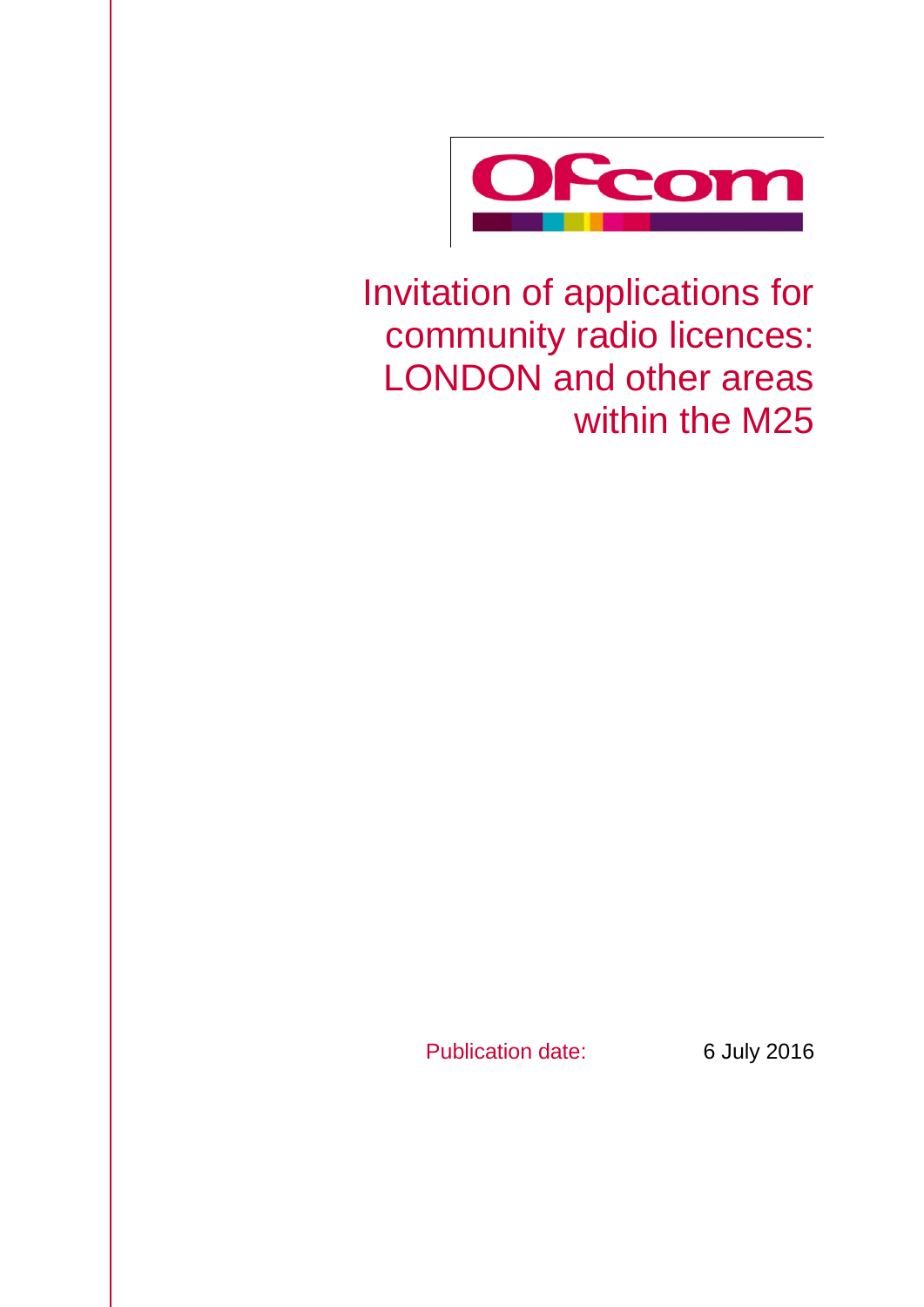# About this document

This document invites applications for licences to provide community radio services in localities in London, and other areas within the M25 orbital motorway.

Ofcom is inviting applications for services operating on either FM or AM throughout this region – no areas are excluded on the basis of frequency availability.

We offer applicants guidance on the availability of suitable frequencies in different parts of the area, explain the importance of selecting an appropriate transmission site, provide details of the funding restrictions which apply to community radio services, and set out how we will assess applications.

The closing-date for receipt of applications is **5 pm on Tuesday 25 October 2016**.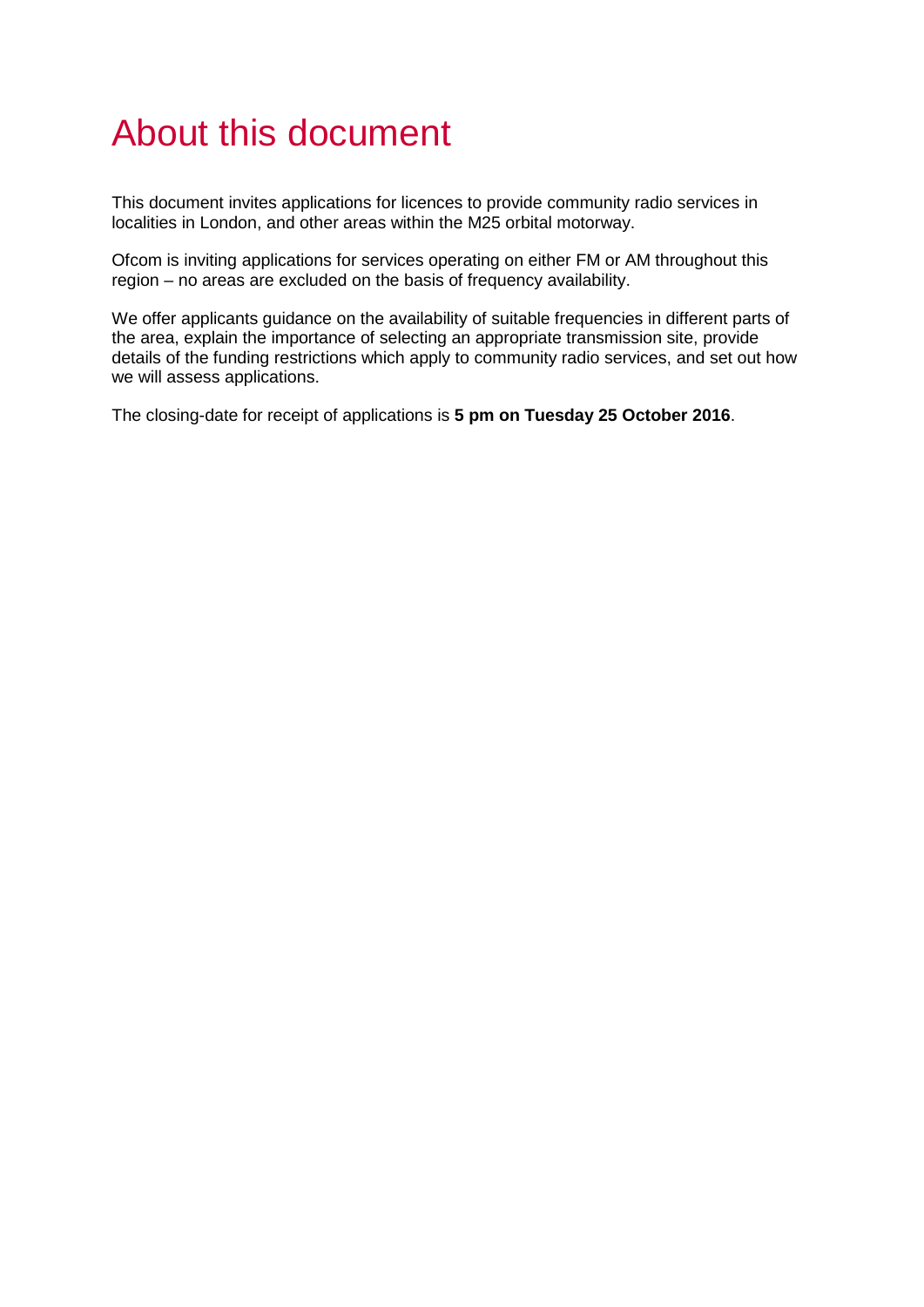# **Contents**

| <b>Section</b> |                                                          | Page |
|----------------|----------------------------------------------------------|------|
| 1              | Introduction                                             | 1    |
| 2              | Frequency availability and transmission arrangements     | 2    |
| 3              | <b>Funding rules</b>                                     | 6    |
| 4              | Assessment of applications                               | 8    |
| 5              | Guidelines and procedures for submission of applications | 10   |
| Annex          |                                                          | Page |
|                | Map of the region                                        | 12   |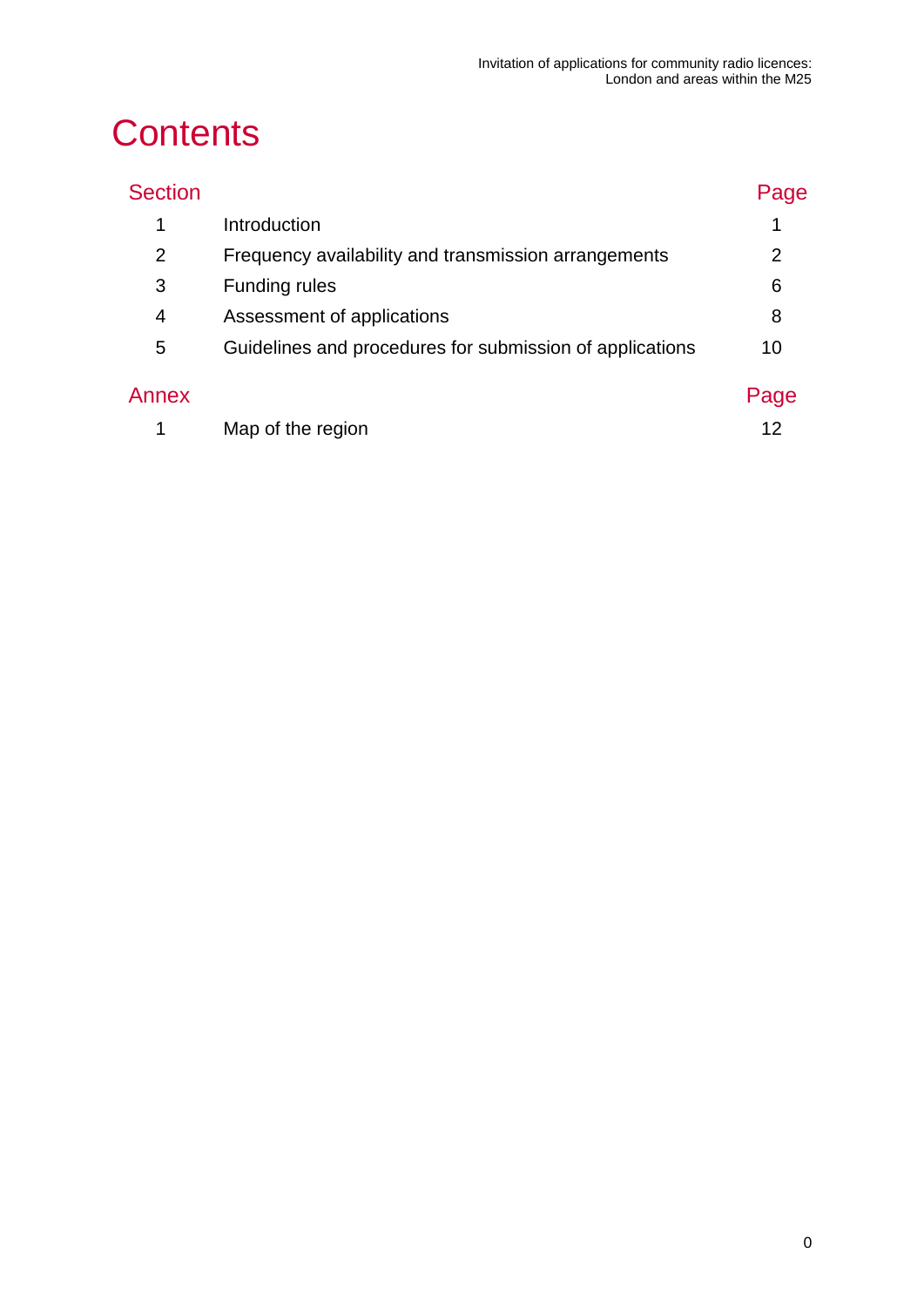-

### <span id="page-3-0"></span>**Introduction**

- 1.1 Ofcom, in accordance with section 104(1) of the Broadcasting Act 1990 ("the 1990 Act") (as amended by the Communications Act 2003 as modified by the Community Radio Order 2004, as itself amended by the Community Radio (Amendment) Orders 2010 and 2015), invites applications for licences to provide community radio services in localities within London and other areas within the M25 orbital motorway. The exact area for which applications are invited is shown as Area 10 on the map in Annex 1 to this notice.
- 1.2 We are inviting applications for licences for the provision of services on either the FM (VHF) waveband or the AM (medium wave) band, for an initial maximum period of five years from the commencement of broadcasting.
- 1.3 We will not accept applications in relation to any areas or localities in the United Kingdom outside the region described in paragraph  $1.1<sup>1</sup>$  $1.1<sup>1</sup>$ .
- 1.4 The closing-date for the receipt of completed applications will be **5 pm on Tuesday 25 October 2016.** A non-refundable fee of £600 will be payable for each application submitted.

<span id="page-3-1"></span><sup>1</sup> As long as the transmitter is located within the M25, a target area which includes places outside London and the M25 is permitted.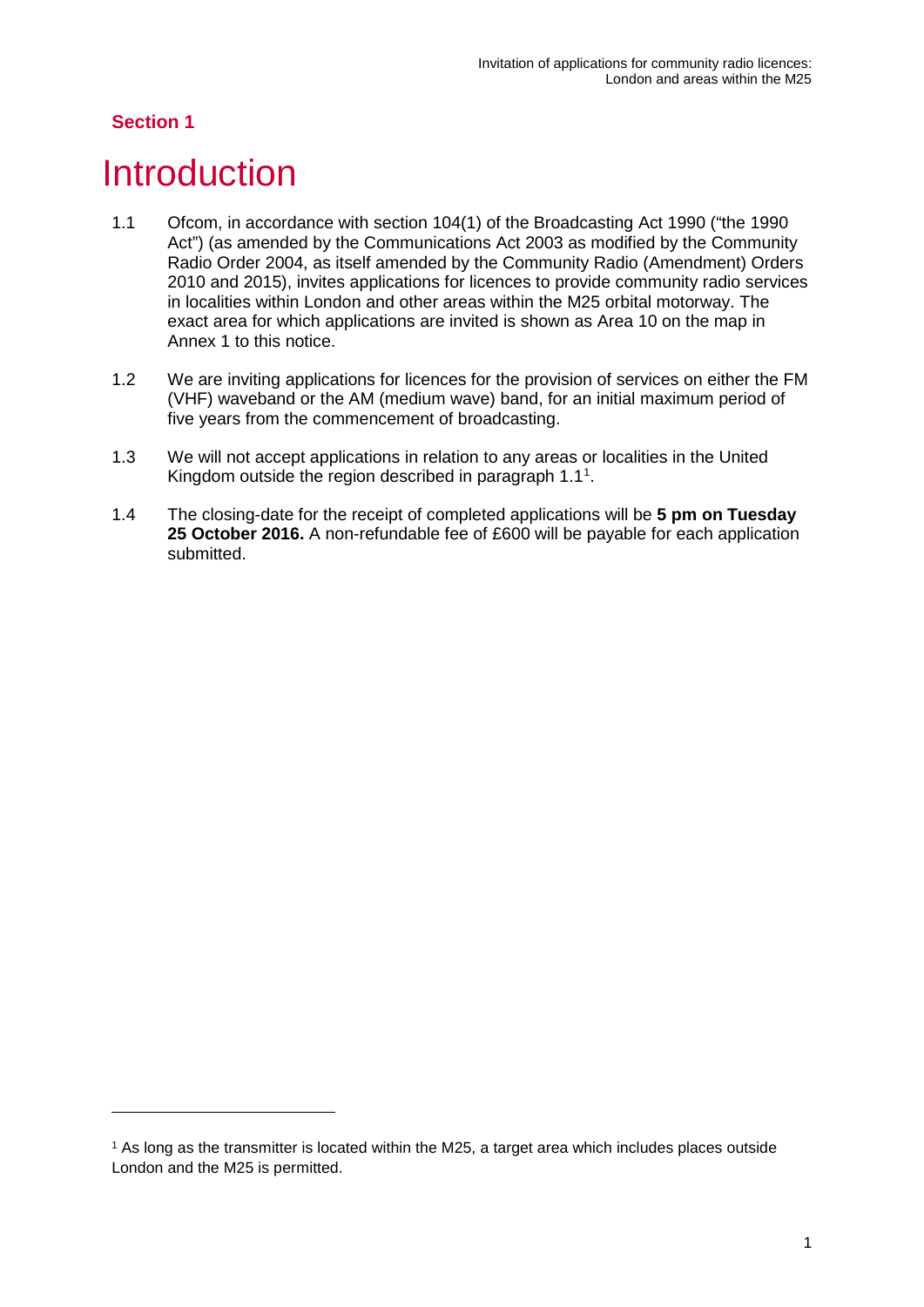# <span id="page-4-0"></span>**Frequency availability and transmission** arrangements

### **Frequency availability**

- 2.1 Our previous practice when inviting applications for community radio licences in a given area was to set out a list of localities for which applications were not accepted, on the basis that there were unlikely to be FM frequencies available in those areas. Last year, we changed our process in response to concerns expressed by applicants that we may have excluded areas in which it might have been possible to identify a suitable frequency when a specific site was chosen. Conversely, we also had one or two instances of being unable to identify suitable frequencies in 'non-excluded' areas.
- 2.2 As a result, we will accept applications for services proposing to operate on FM or AM throughout this region; we are not excluding any areas from the applications process on frequency availability grounds as we have done in the past. However, applicants should note that there is a shortage of suitable FM frequencies throughout this area. Because of this, all applications will first be assessed for frequency availability before any further analysis is undertaken, to ensure that only those applications for which there is a suitable frequency available will be considered for the award of a community radio licence. This is likely to result in some applications being rejected before a full assessment against the statutory criteria has been carried out, but will ensure that only those applications for which a suitable frequency has been identified are further considered against the statutory criteria.
- 2.3 As guidance for applicants, we assess FM spectrum availability across a region in the following way:
	- Red areas are where we have concluded that there are unlikely to be any suitable frequencies, based on recent frequency planning work we have done in these areas. However, as stated above, we accept that it might be possible to plan a service at some locations depending on the specific site chosen;
	- In amber areas there may be some limited availability; and
	- Green areas are where we have identified frequencies suitable for community radio.
- 2.4 We regard the whole of London and the area within the M25 as 'amber'. This is because we have identified very few suitable FM frequencies (each of which has become available as a result of a community service ceasing broadcasts). These are:
	- 101.4 MHz: formerly used in Hammersmith (west London), but usable for some locations in west and central London
	- 94.0 MHz: formerly used in the West Ham area (east London), and likely to be usable only in this area
	- 96.5MHz: formerly used in Gants Hill, Ilford (east London), and likely to be usable only in this area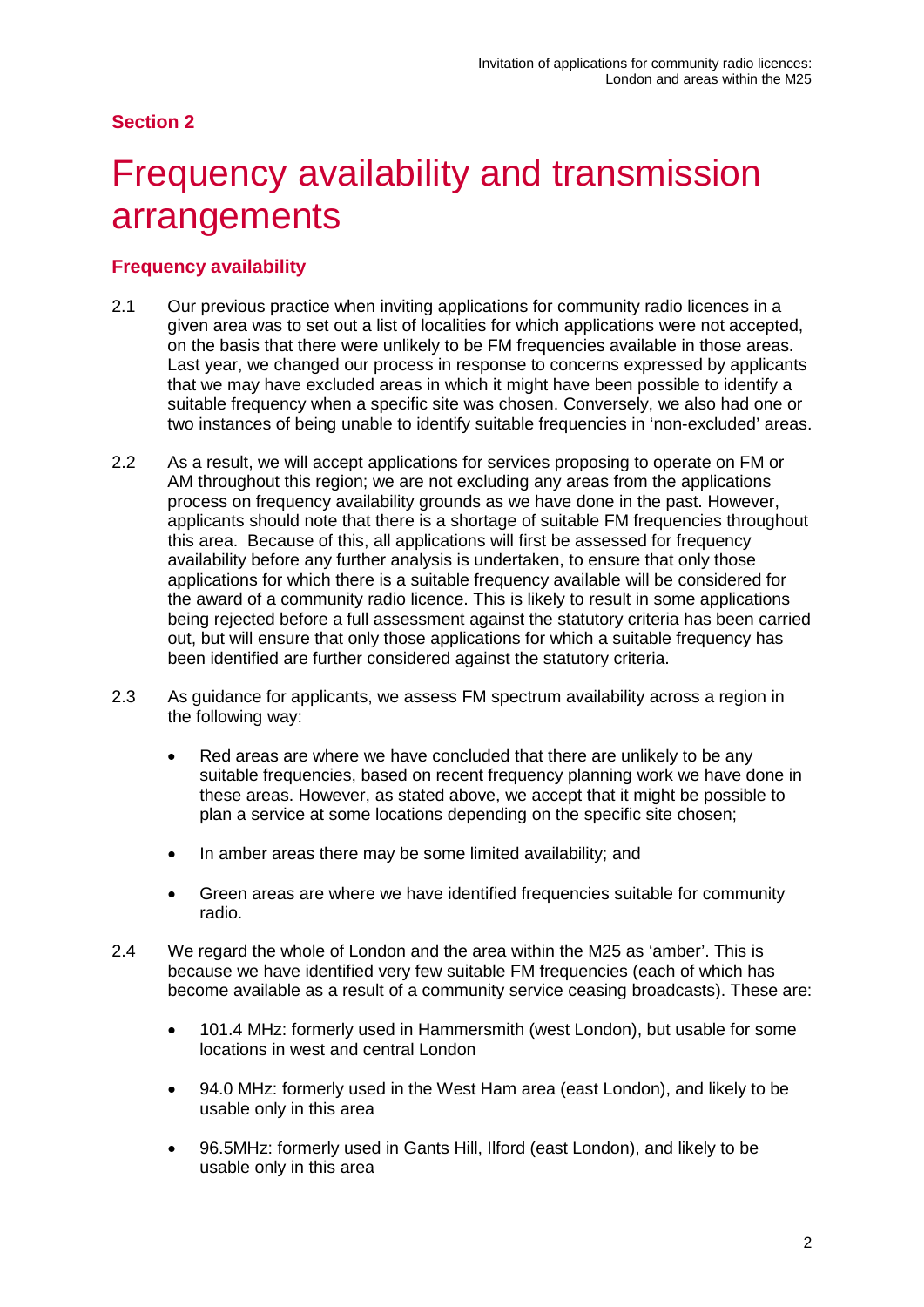- 92.2 MHz: only usable at some locations in east London.
- 2.5 Using a number of nominal transmission sites in locations across the area, we have checked frequency availability across the entire FM broadcasting band but have been unable to identify any more frequencies which would work at these sites. However, it is possible that there are some frequencies that may work in small localised areas, and we will continue to seek to identify further frequencies based on the transmission sites proposed by applicants (as set out in paragraph 2.10 below). We will consider all available frequencies whose use would not cause interference to existing licensed services. If any other frequencies become available during this process (for example because a current broadcaster stops broadcasting), they will also be considered.
- 2.6 A number of suitable AM (medium wave) frequencies may also be available for community radio services within this region (all areas are classified as 'green' for AM frequency availability).

#### **Transmission arrangements**

- 2.7 In the application form (section 25) we require applicants to provide details of the transmission site they intend to use, and (in section 3) a description of the geographical area intended to be served from this site. It is our usual policy to license community radio services utilising only one transmission site; all applications should therefore be based on the use of a single site only. Any information about further transmission sites will not be considered.
- 2.8 On receipt of an application, we will use the proposed transmission site to check whether there is a suitable frequency available, and whether the proposed service area can be adequately served from the chosen site. **Applicants should therefore note the importance of identifying a transmission site that is suitable for the area they wish to serve (see guidance on choosing a transmission site in paragraph 2.17 below)**.
- 2.9 We will use our standard community radio planning criteria to ascertain whether a proposed site is capable of delivering the required coverage. We will be looking to see if, at a power level of 50 watts erp (per plane), a service of around a 5km radius at 54 dB microV/m, is achievable from the transmission site identified in the application, and that this area is what the applicant has described in section 3 of the application as the proposed coverage area for the service. We have decided to use a power level of 50 watts erp (per plane), rather than the usual 25 watts erp (per plane), to maximise reliability of reception in urban and suburban areas, in the light of the levels of incoming interference and the general degree of frequency congestion which are particular characteristics of the Greater London area.
- 2.10 If we conclude that an applicant's chosen transmission site is suitable to deliver the proposed coverage, we will then determine whether there is an FM frequency available for the proposed service area from that site. Our frequency planning will be based on internationally agreed frequency planning approaches. For further details, please refer to Ofcom's analogue radio coverage policy, which is on our website: https://www.ofcom.org.uk/ data/assets/pdf\_file/0018/54621/analogue-coverage[policy.pdf](https://www.ofcom.org.uk/__data/assets/pdf_file/0018/54621/analogue-coverage-policy.pdf)
- 2.11 We recommend that applicants consider seeking expert frequency planning advice before making an application. It is important to note, however, that while we have identified some frequencies, we cannot guarantee that a frequency will be available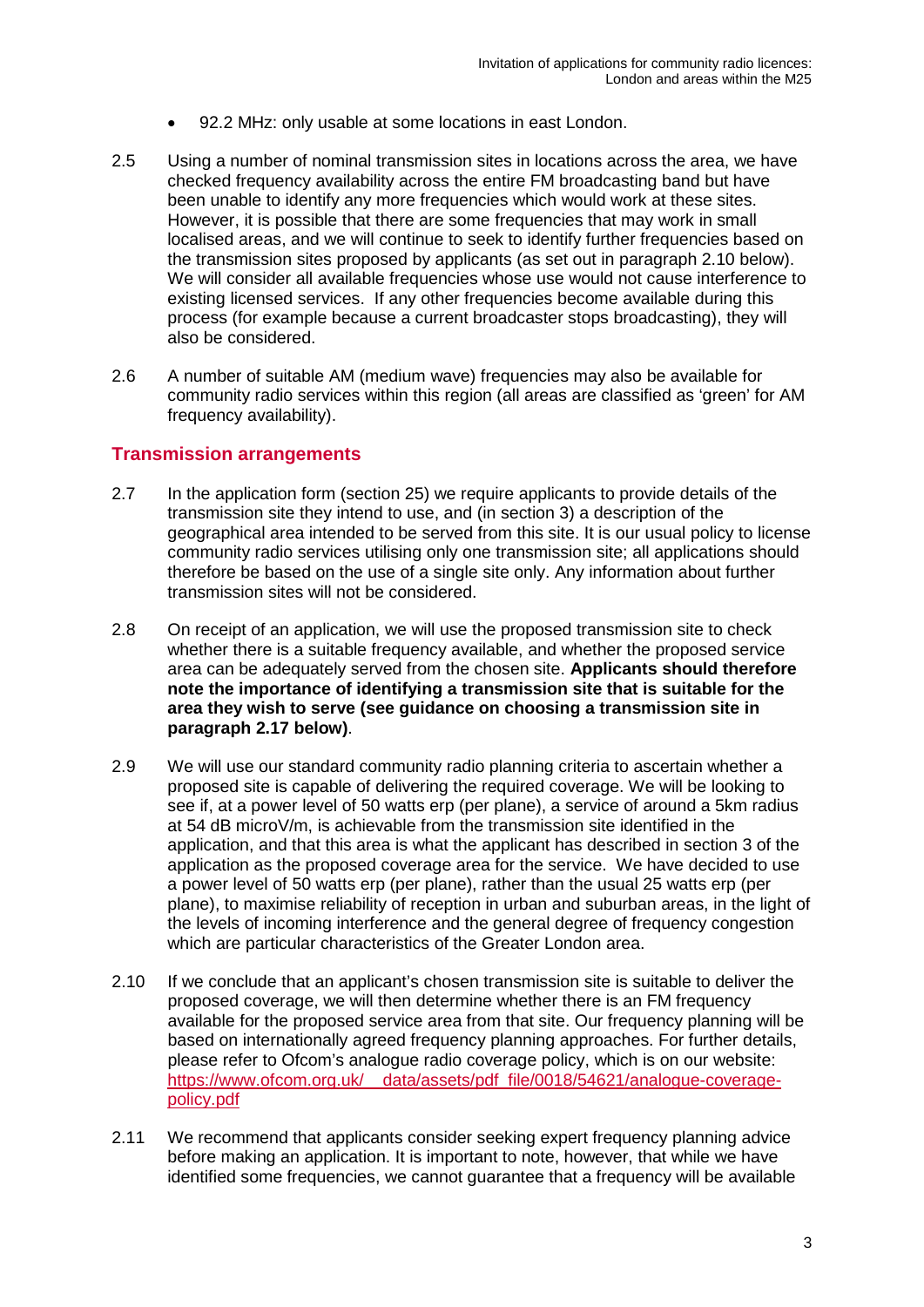at the particular transmission site proposed. Because we have identified relatively few frequencies in our initial planning study for the London area, it is highly likely that few additional frequencies will be identified at new sites, and so there is a significant risk that a high proportion of applications may be rejected on the grounds of lack of frequency availability.

- 2.12 Applicants should note that doing a live frequency scan at a particular site (or listening for a quiet spot on the frequency dial) does not constitute proper frequency planning, and does not indicate that there is a frequency available from a site. This is because such a frequency scan does not guarantee that a coverage area can be achieved in the face of incoming interference, nor does it take into account whether a service would cause interference elsewhere to other services on air.
- 2.13 We anticipate that some applications are likely to be rejected at this stage of the process. In other words, if the site is not appropriate for the proposed service area, or there is no suitable FM frequency to support the service, the application will be rejected and we will not take the application forward for consideration against the selection criteria set out in the legislation. The application fee is non-refundable under these circumstances, so we strongly recommend that applicants seek expert frequency planning advice and take particular care when selecting their transmission site.
- 2.14 We are not able to enter into correspondence about transmission arrangements. The only exception to this is if we need to seek clarification from you about your transmission arrangements. However, if we reject an application, we will provide feedback to each applicant on our decision, including a predicted coverage map and a frequency availability assessment (from the frequency planning study), if appropriate.
- 2.15 It should be clear from the above that transmission site selection is of crucial importance. Furthermore, a licence award will be made on the basis of the transmission site included in the application (and on which the assessment of coverage suitability and frequency availability will have been based). Therefore, Ofcom is unlikely to agree to any request to change a transmission site once a licence has been awarded, unless the change is as a result of circumstances beyond the prospective licensee's control.
- 2.16 Applicants should note that Ofcom cannot guarantee the availability of suitable frequency resources to meet the needs of any applicant group. This being the case, prospective community radio operators should note that applications are made entirely at their own risk.

#### **Guidance on choosing an FM transmission site**

- 2.17 We advise applicants to seek professional technical advice on transmission issues, including where to site the transmitter. However, here are some general points you will need to consider for FM transmitters:
	- 'Height is might'; as a general rule, the higher the transmitter is in relation to the desired coverage area, the better in terms of likely coverage (if your antenna is surrounded by taller buildings, coverage will be adversely affected).
	- In simple terms FM coverage is usually by 'line of sight' What you see from where the antenna is planned is what you are likely to cover (although incoming interference and other factors may affect the signal too).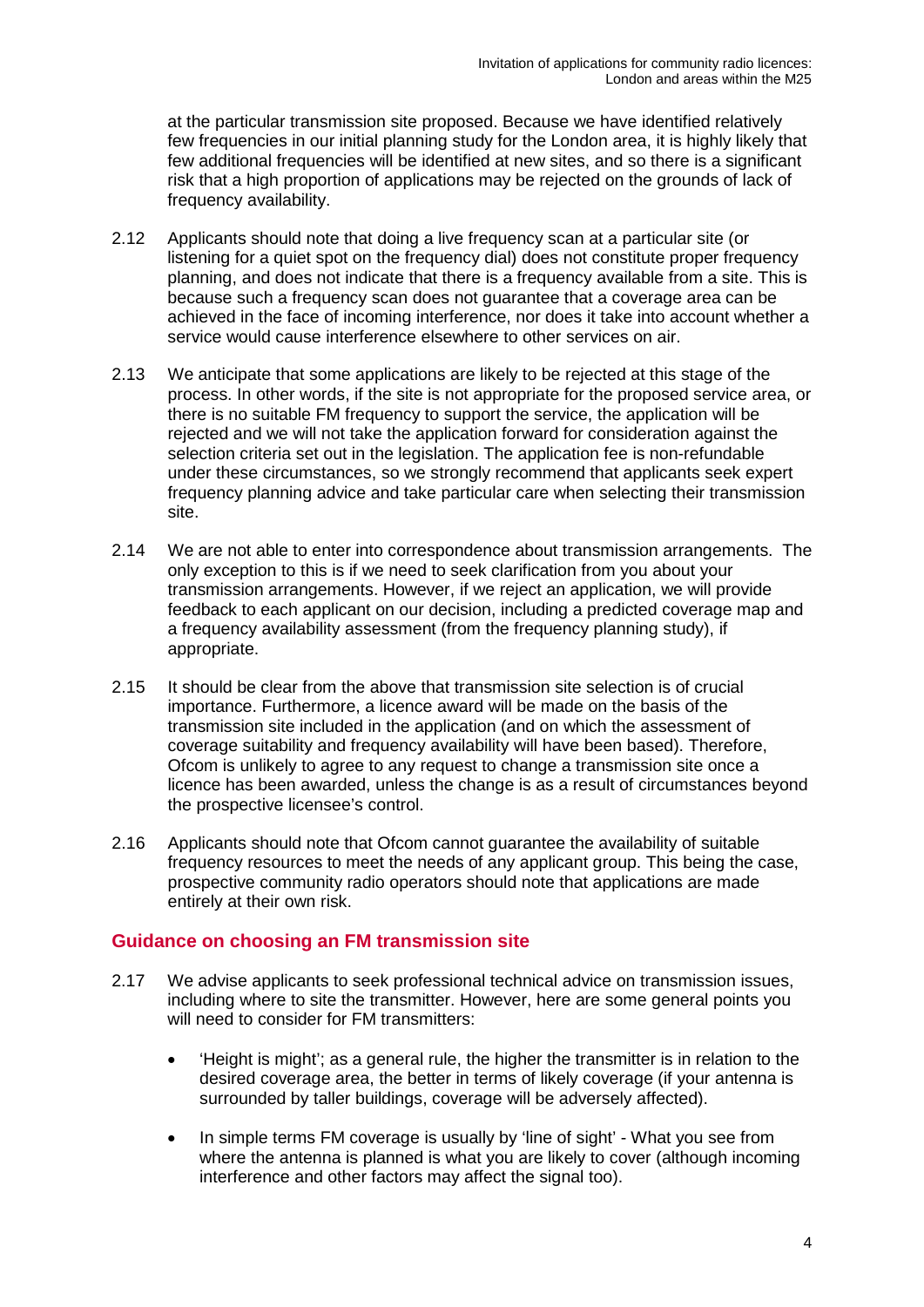- Is the site secure? Would access be difficult?
- Will it be cost effective and affordable over the duration of the licence? Is planning permission required? Listed buildings can be particularly problematic.
- What would be required for the transmitter to be linked to the studio site?
- Are there health and safety implications?
- Is there an available electricity supply?
- How easy would it be to install the antenna and equipment or would there be cost implications?
- Are there other users or local residents to be borne in mind?

#### **Some issues to consider if applying for a licence to broadcast on AM (medium wave)**

- 2.18 Broadcasting on AM is significantly different to broadcasting on FM. Therefore, it is important to seek technical advice from an engineer familiar with the technology.
	- AM transmission requires large masts, usually on the ground (as opposed to the smaller FM masts, which can be sited on rooftops). In built-up areas, appropriate sites may be hard to find and costly.
	- Some existing structures, such as industrial chimneys, can support sloping wire aerials.
	- Look for open spaces, workable ground, low lying land.
	- Avoid proximity to overhead wires and power lines, public roads, buildings and mining.
	- AM transmission systems are generally larger and more expensive than FM.
	- In the UK, AM broadcasts are mono only; offer limited audio bandwidth; and RDS is not usable.
	- After dark, AM can suffer greater incoming interference than during daylight hours, resulting in a smaller after-dark coverage area (although many distant higher power AM services have ceased in recent years).
	- Reception of AM services is restricted in some buildings (those with steel frames or reinforced concrete)
	- Overall, AM can give better coverage within a transmission area than FM, especially in hilly terrain. (FM is line-of-sight and reception may be affected by building clutter, terrain and signal reflections, resulting in pockets of poor or nonexistent coverage.)

The availability of medium wave frequencies has improved due to the closure of some UK and overseas stations (availability of suitable FM frequencies across most populated areas of the UK is increasingly limited).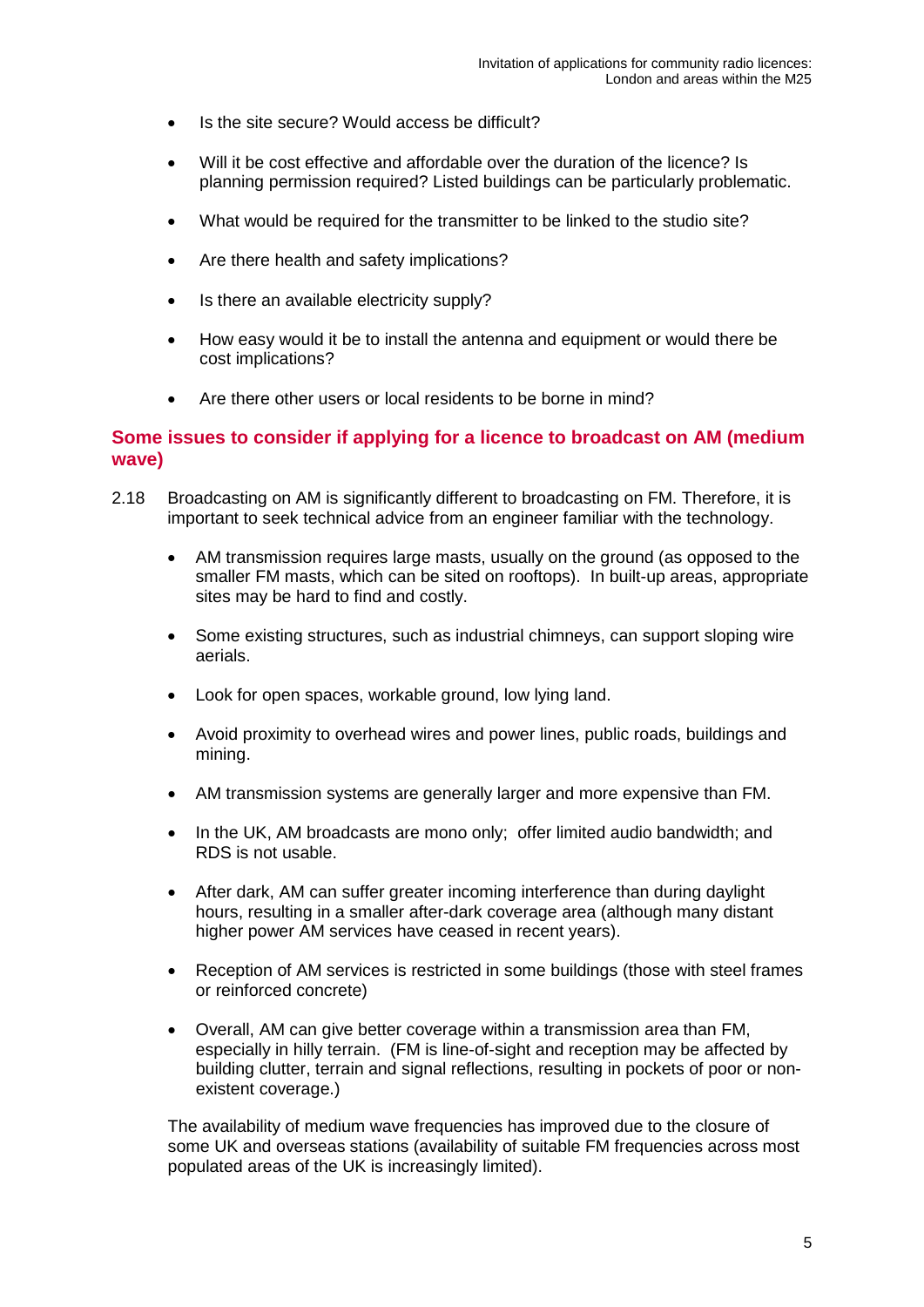-

# <span id="page-8-0"></span>**Funding rules**

#### **The restrictions on income from on-air commercial revenues**

- 3.1 In March 2015, the Community Radio (Amendment) Order 2015 changed the funding rules for community radio services. In summary:
	- every station is allowed a 'fixed revenue allowance' of £15,000 per financial year from paid for on-air advertising and sponsorship;
	- in addition, some stations are also allowed to obtain up to 50% of their total relevant income per financial year (i.e. disregarding the 'fixed revenue allowance') from paid-for on-air advertising and sponsorship.
- 3.2 In deciding to whom (and on what terms) to grant a community radio licence, Ofcom must have regard to a number of matters set out in legislation, including the need to ensure that any service provided under that licence does not prejudice unduly the economic viability of any other local service<sup>[2](#page-8-1)</sup> (by virtue of section 105 of the 1990 Act, as modified by the Community Radio Order 2004 and further modified by the Community Radio (Amendment) Orders 2010 and 2015).
- 3.3 Without prejudice to the generality of this economic impact requirement, Ofcom is required to impose conditions in community radio licences to secure the following statutory requirements:
	- each community radio station may obtain up to  $£15,000$  per financial year from the sale of on-air advertising and sponsorship. This is known as the 'fixed revenue allowance';
	- a community radio station whose coverage overlaps with that of a small local commercial radio service (defined as one whose MCA[3](#page-8-2) population is 150,000 adults (aged 15+) or fewer) may not obtain any income from the sale of on-air advertising and sponsorship over and above the fixed revenue allowance. However, if the small local commercial radio service's Format allows it to provide its locally-made programmes from a location outside its own licensed area, this restriction does not apply (and the applicable requirements are those set out below);
	- a community radio station whose coverage  $-$  (i) overlaps with that of any other local commercial radio service (defined as those with an MCA population of 150,000 adults or more); (ii) does not overlap with that of a local commercial radio service at all; or (iii) overlaps with a small local commercial radio service whose Format allows it to provide its locally-made programmes from a location

<span id="page-8-1"></span><sup>&</sup>lt;sup>2</sup> For the purpose of this economic impact assessment, this concept refers to local services other than community radio services.

<span id="page-8-2"></span><sup>3</sup> Measured Coverage Area – the area covered by a local commercial radio service, as defined by the area within which signals of a specified strength are received.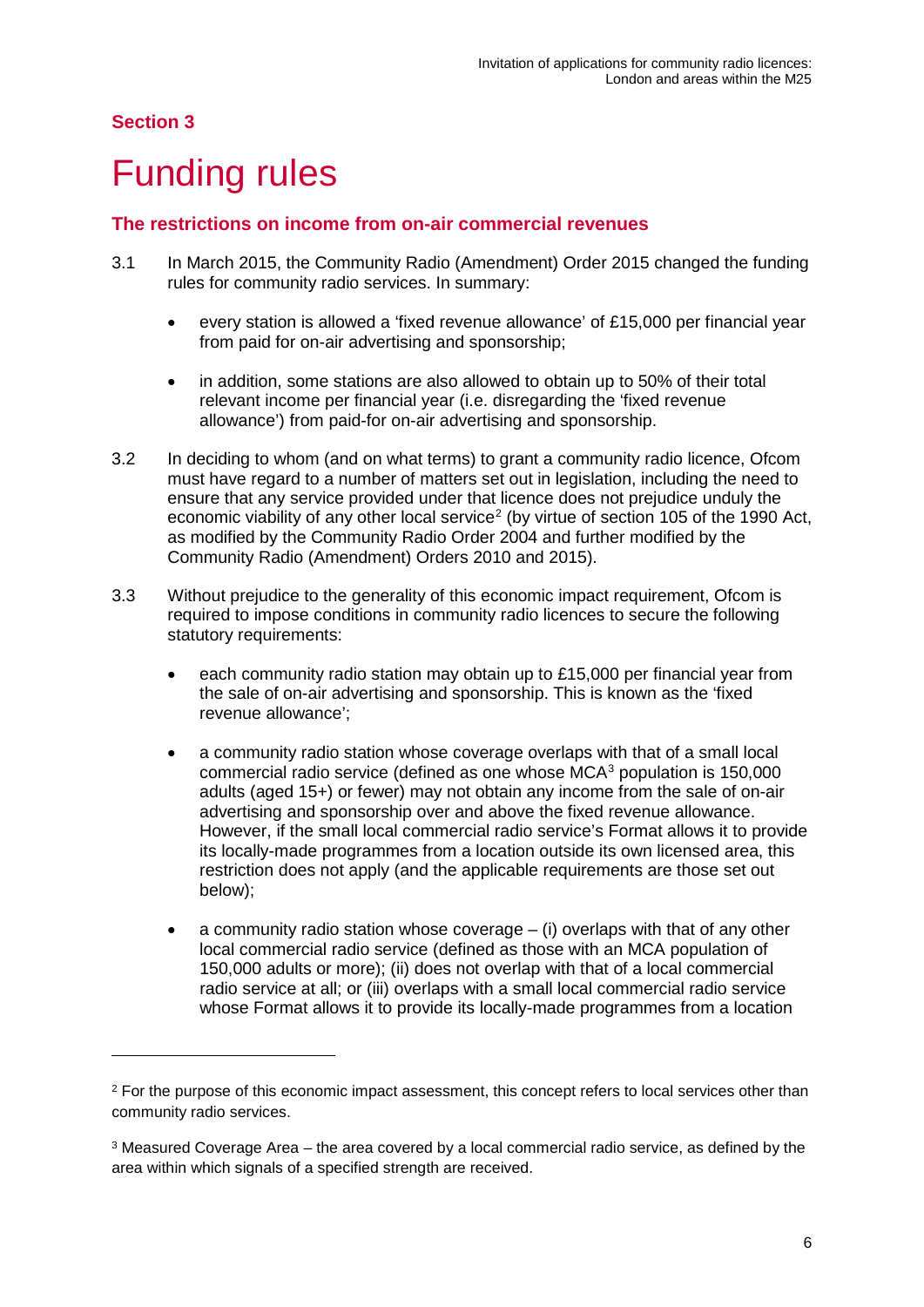outside its licensed area – may obtain up to 50% of its income over and above the fixed revenue allowance from the sale of on-air advertising and sponsorship.

- 3.4 There are no local commercial radio services in London and the area within the M25 with an MCA population of 150,000 adults or fewer. As a result, any community radio station licensed in this area is likely to be allowed to take 50% of its relevant income from the sale of on-air advertising and sponsorship in addition to its fixed revenue allowance. (subject to paragraph 3.2 above).
- 3.5 For the avoidance of doubt, programme sponsorship includes station or channel sponsorship, and commercial communications.
- 3.6 Applicants should also note that the obligation upon Ofcom to include conditions in community radio licences to limit on-air paid-for advertising and sponsorship of programmes to just a fixed revenue allowance in certain circumstances is a continuing obligation. Should the circumstances in relation to a particular community radio service change (such as the size of the population in an overlapping commercial radio station's measured coverage area), the applicable funding conditions in the relevant community radio licences may need to be changed.
- 3.7 There are currently no planned launches of new small-scale local commercial radio services in this region. Ofcom nonetheless reserves the right to advertise licences for such services in the future, if we consider it appropriate to do so (and applicants should note that any community radio licences awarded as a result of this round of licence applications will be awarded on the basis that conditions relating to funding restrictions may need to be changed in future).
- 3.8 These restrictions are additional to other rules that apply to community radio services. More information is contained in the notes of guidance, and statement of general information Ofcom has produced for applicants (see section 5 of this document).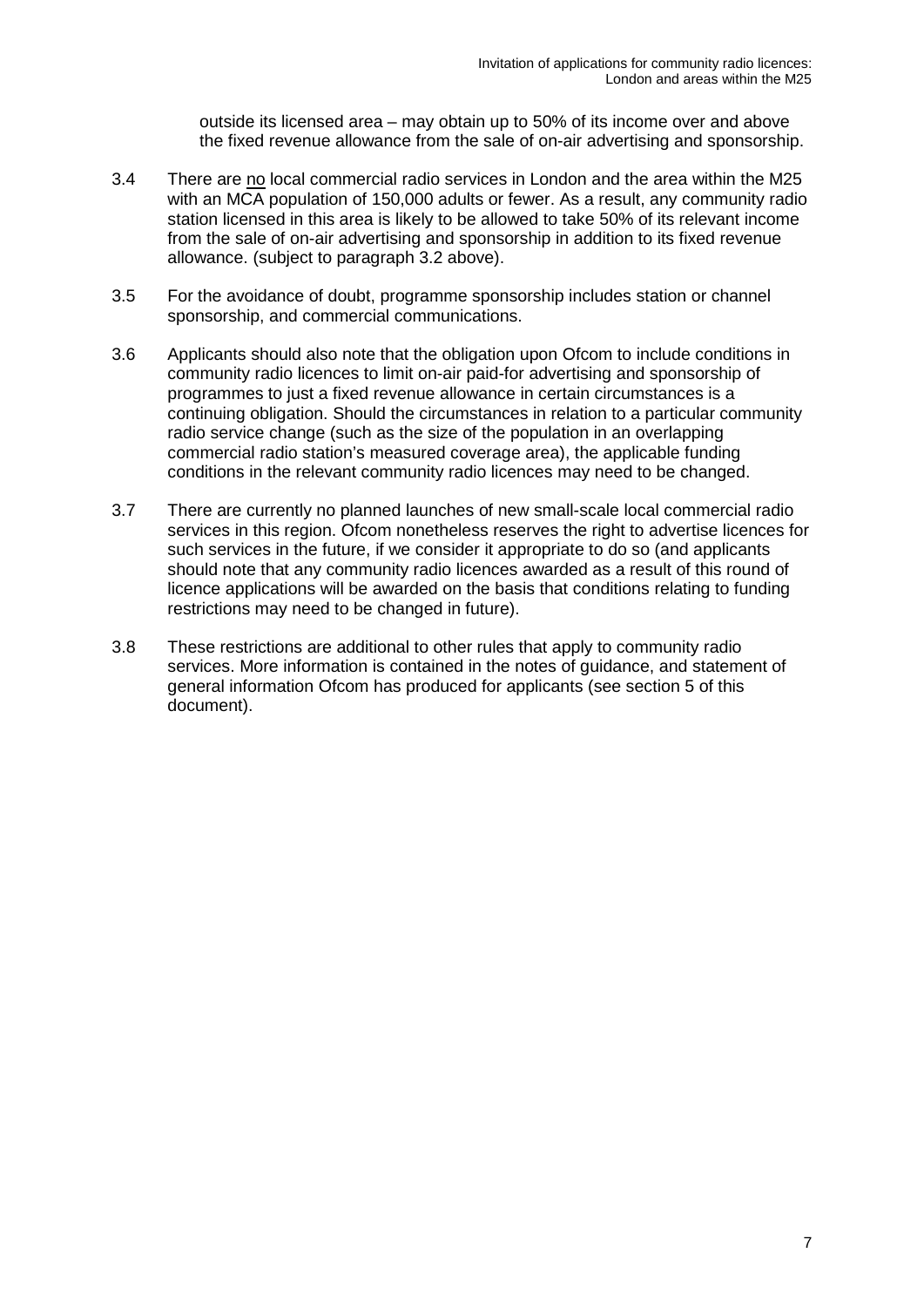-

### <span id="page-10-0"></span>4 Assessment of applications

- 4.1 The assessment of an application for a community radio licence will be based primarily on the proposals presented in the completed application. In the course of assessing an application, Ofcom may seek clarification and or/amplification of proposals from an applicant.
- 4.2 Our objective is to consider all applications within six months of submission, although this is subject to, among other things, the number of applications submitted. Given that we are not excluding any areas on the basis of lack of suitable frequencies (see section 2), we anticipate a large number of applications for this region. As a result, we have made some changes to our processes.
- 4.3 As detailed in section 2, we will check whether an applicant's desired coverage is achievable from its proposed transmission site, and whether there is a suitable FM frequency available. If the site is not appropriate for the proposed service area or there is no suitable FM frequency to support the service, the application will be rejected at this stage.
- 4.4 We will then assess those applications for which there is an available frequency and a suitable transmission site. In determining the most suitable applicant for the award of a community radio licence, Ofcom is obliged to have regard to the special requirements set out in Section 105(1) of the Broadcasting Act 1990 (as amended by the Communications Act 2003 and modified by the Community Radio Order 2004). These seven 'selection criteria' are detailed in our 'Notes of guidance for community radio licence applicants and licensees'[4](#page-10-1) .
- 4.5 We will first assess applications by reference to criterion (a), which is: *"the ability of each of the applicants for the licence to maintain, throughout the period for which the licence would be in force, the service which he proposes to provide*".
- 4.6 In relation to this criterion, we need to consider whether an applicant either has, or is likely to have, access to sufficient financial and other resources to establish and maintain the proposed service. The application form includes questions on what broadcasting and off-air activities are planned, the cost and resources required, how the applicant intends to fund these, and what human resources are involved, as well as the group's and individual members' relevant experience and what appropriate linkages the applicant has already established. Applicants need a clear financial and operating plan to show how they propose to set up their service and maintain it once on air. We require detailed financial information – budgets and funding – for set-up and the first year of operation only. Without a well thought-through plan, it is unlikely that an applicant will be able to demonstrate its ability to maintain the proposed service.
- 4.7 If we consider that an applicant has not sufficiently demonstrated its ability to maintain the service by reference to the material submitted in the application, we will reject the application at this stage.

<span id="page-10-1"></span><sup>4</sup> [https://www.ofcom.org.uk/\\_\\_data/assets/pdf\\_file/0021/37209/notesofguidance.pdf](https://www.ofcom.org.uk/__data/assets/pdf_file/0021/37209/notesofguidance.pdf)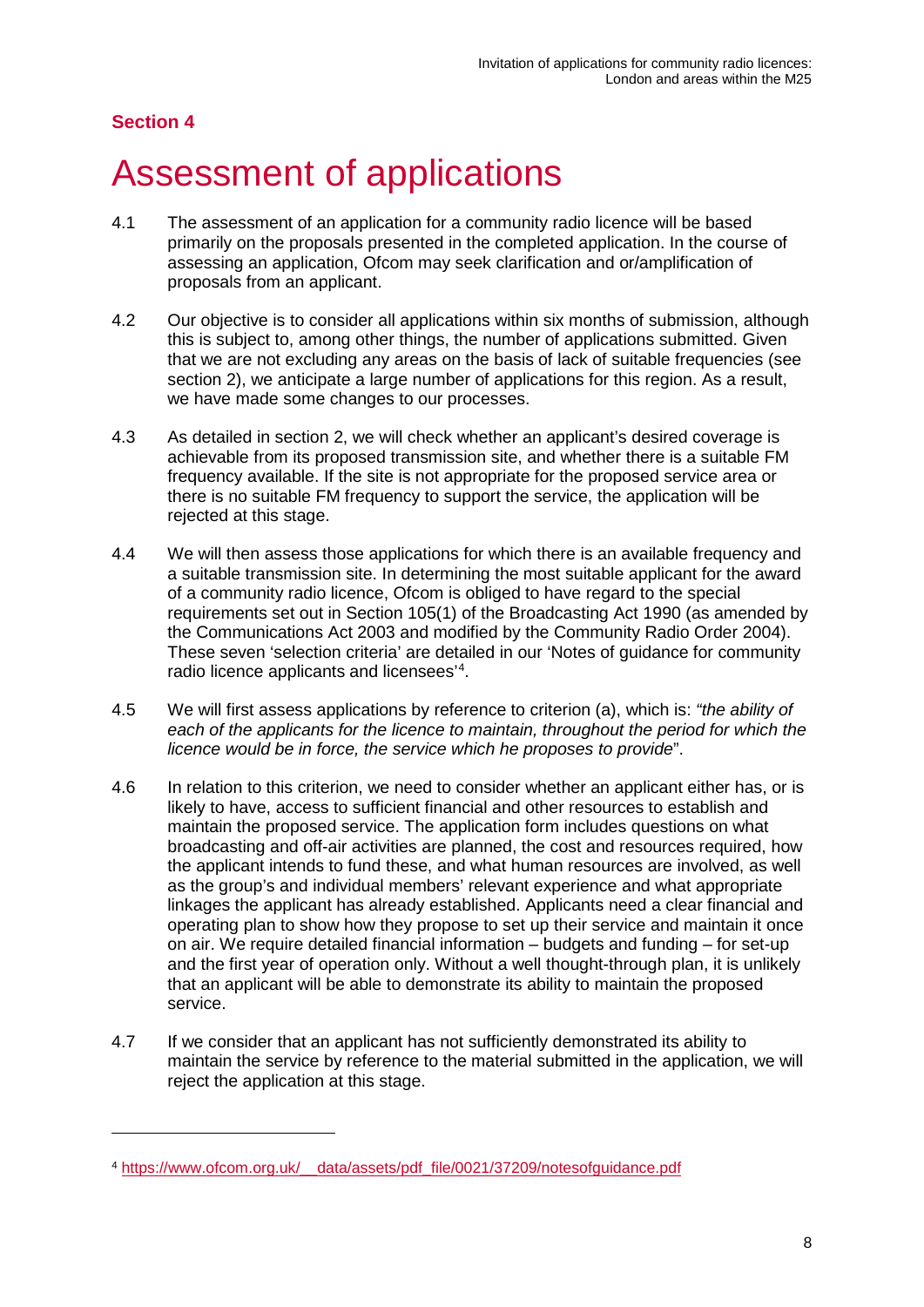- 4.8 All remaining applications will then be assessed in relation to each of the other selection criteria in Section 105(1), as well as the community radio 'characteristics of service' and other statutory requirements. These are all detailed in our 'Notes of guidance for community radio licence applicants and licensees'[5](#page-11-0) .
- 4.9 Applicants should note that following the Ofcom consultation: 'Review of the approach to community radio key commitments'[6](#page-11-1) we decided to streamline and simplify community radio Key Commitments. As a result, the draft key commitments section of the application form was revised in March this year to reflect this.
- 4.10 Applicants may also find it useful to read '10 years of community radio licensing: Advice for licence applicants'[7](#page-11-2) .

-

<span id="page-11-0"></span><sup>5</sup> [https://www.ofcom.org.uk/\\_\\_data/assets/pdf\\_file/0021/37209/notesofguidance.pdf](https://www.ofcom.org.uk/__data/assets/pdf_file/0021/37209/notesofguidance.pdf)

<span id="page-11-1"></span><sup>6</sup> [https://www.ofcom.org.uk/\\_\\_data/assets/pdf\\_file/0010/51121/Review-of-the-approach-to-community](https://www.ofcom.org.uk/__data/assets/pdf_file/0010/51121/Review-of-the-approach-to-community-radio-Key-Commitments-statement.pdf)[radio-Key-Commitments-statement.pdf](https://www.ofcom.org.uk/__data/assets/pdf_file/0010/51121/Review-of-the-approach-to-community-radio-Key-Commitments-statement.pdf)

<span id="page-11-2"></span><sup>7</sup> [https://www.ofcom.org.uk/\\_\\_data/assets/pdf\\_file/0026/27584/advice\\_for\\_applicants.pdf](https://www.ofcom.org.uk/__data/assets/pdf_file/0026/27584/advice_for_applicants.pdf)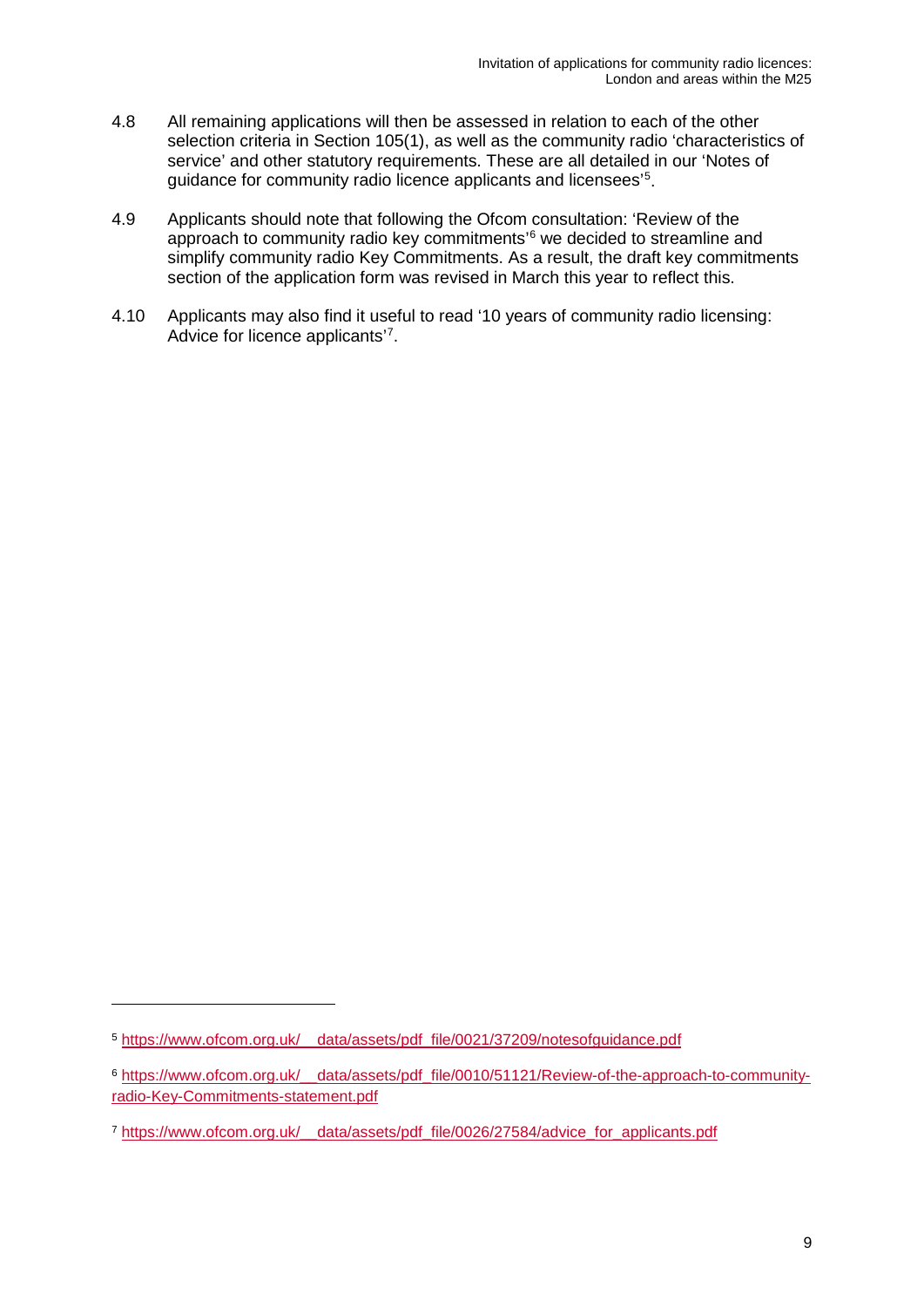## <span id="page-12-0"></span>5 Guidelines and procedures for submission of applications

- 5.1 The application form and other relevant documentation may be obtained from the Ofcom website at: [https://www.ofcom.org.uk/manage-your-licence/radio-broadcast](https://www.ofcom.org.uk/manage-your-licence/radio-broadcast-licensing/apply-for-a-radio-broadcast-licence)[licensing/apply-for-a-radio-broadcast-licence](https://www.ofcom.org.uk/manage-your-licence/radio-broadcast-licensing/apply-for-a-radio-broadcast-licence) It comprises:
	- an application form (please ensure you complete and submit an up-to-date copy of the form, i.e. version 5, which was updated in March 2016);
	- 'Notes of guidance for community radio licence applicants and licensees'.
- 5.2 If you have any queries, please contact us by email at [community.radio@ofcom.org.uk,](mailto:community.radio@ofcom.org.uk) or by post: Community Radio Licensing, 5th Floor, Ofcom, Riverside House, 2a Southwark Bridge Road, London SE1 9HA.
- 5.3 The completed application form should be submitted by email, in either Word (.doc) or RTF format, to [community.radio@ofcom.org.uk](mailto:community.radio@ofcom.org.uk) . We do not require a paper copy of the completed document (although if any of the permissible supporting documentation is only available as paper copies, these should be sent to the address given in 5.2 above). At least one typed copy of an application in English should be submitted.
- 5.4 One electronic copy of a completed application form, and any paper copies of the permissible supporting documentation, must be received by Ofcom no later than the closing-date specified in Section 1 of this Notice. Applications received after the specified date will not normally be accepted. Receipt of an application will be acknowledged (usually by email). If you have not received a personalised response after sending in an application, you will need to contact Ofcom (at the email address specified above) to check that the submission has been received (automated delivery messages cannot be relied upon; nor can 'bounceback' messages be guaranteed in the event that an email is rejected by Ofcom's server) .
- 5.5 In connection with the electronic submission of documents, applicants should be aware that e-mail is not an instant means of communication, especially when there are large attachments. If you have a number of large documents to submit, you may need to send them by separate emails (or as compressed files). It is recommended that an email should not have attachments larger than 10 megabytes in total size to reach Ofcom's community radio email inbox. Applicants are strongly advised to submit e-mail applications at least 48 hours in advance of the closing date, so that urgent steps can be taken by the applicant if no acknowledgement from Ofcom is received.
- 5.6 No material amendments to the application may be made by the applicant after the closing date without the agreement of Ofcom. If any amendments need to be made by any applicant through circumstances outside its control, then Ofcom should be informed immediately. Ofcom will not agree to any such amendment which it considers would be unfair to any other applicant applying for a community radio licence in that round.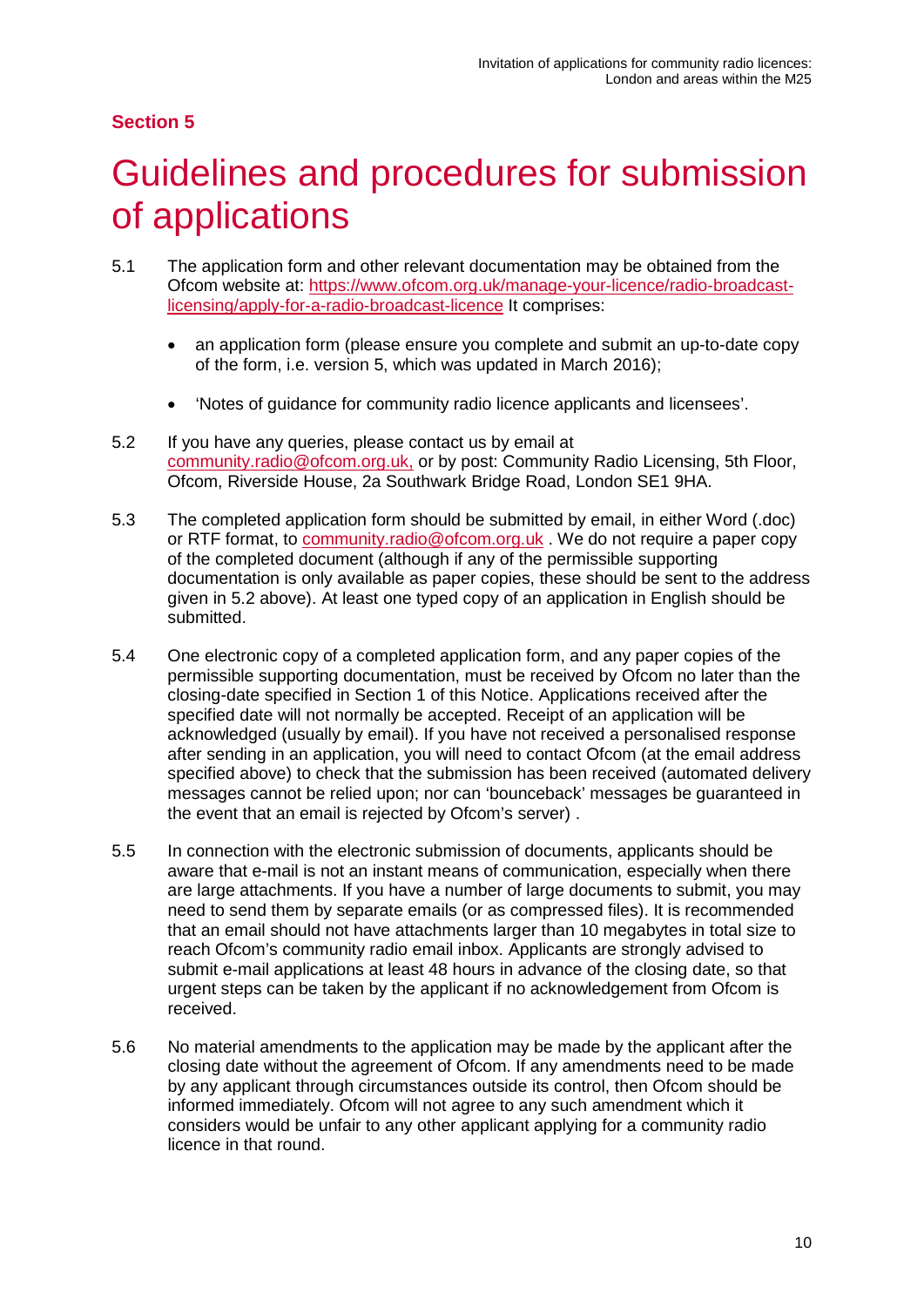- 5.7 Payment of the application fee must also be received by the closing-date specified in Section 1 of this Notice. Applicants may submit their payment by any of the following methods:
	- a) Payment by BACS into the Ofcom bank account (sort code: 30-97-90, account number: 00782415, account name: Ofcom). Please note that any payments made using this method will take at least three working days to reach the Ofcom account. In the mandate reference field of your payment, please write 'CR' followed by the applicant's company name or proposed station name.
	- b) Payment by CHAPS into the Ofcom bank account (details as above). Please note that although this is a 'same day' payment method, applicants intending to submit their payment on the closing-date itself should confirm with their bank the deadline for ensuring that it is received by Ofcom on that date. In the mandate reference field of your payment, please write 'CR' followed by the applicant's company name or proposed station name.
	- c) Payment by cheque. Cheques must be made payable to 'Ofcom', and posted to the address given in 3.2 above. If an applicant wishes to submit a cheque without an accompanying paper copy of the application, the cheque must be accompanied by a note detailing the applicant's company name or proposed station name. Any cheques must be sent to Ofcom in such time that Ofcom will be in possession of cleared funds by the application closing date.
- 5.8 Failure to comply with any of the above guidelines is likely to result in the disqualification of the application.